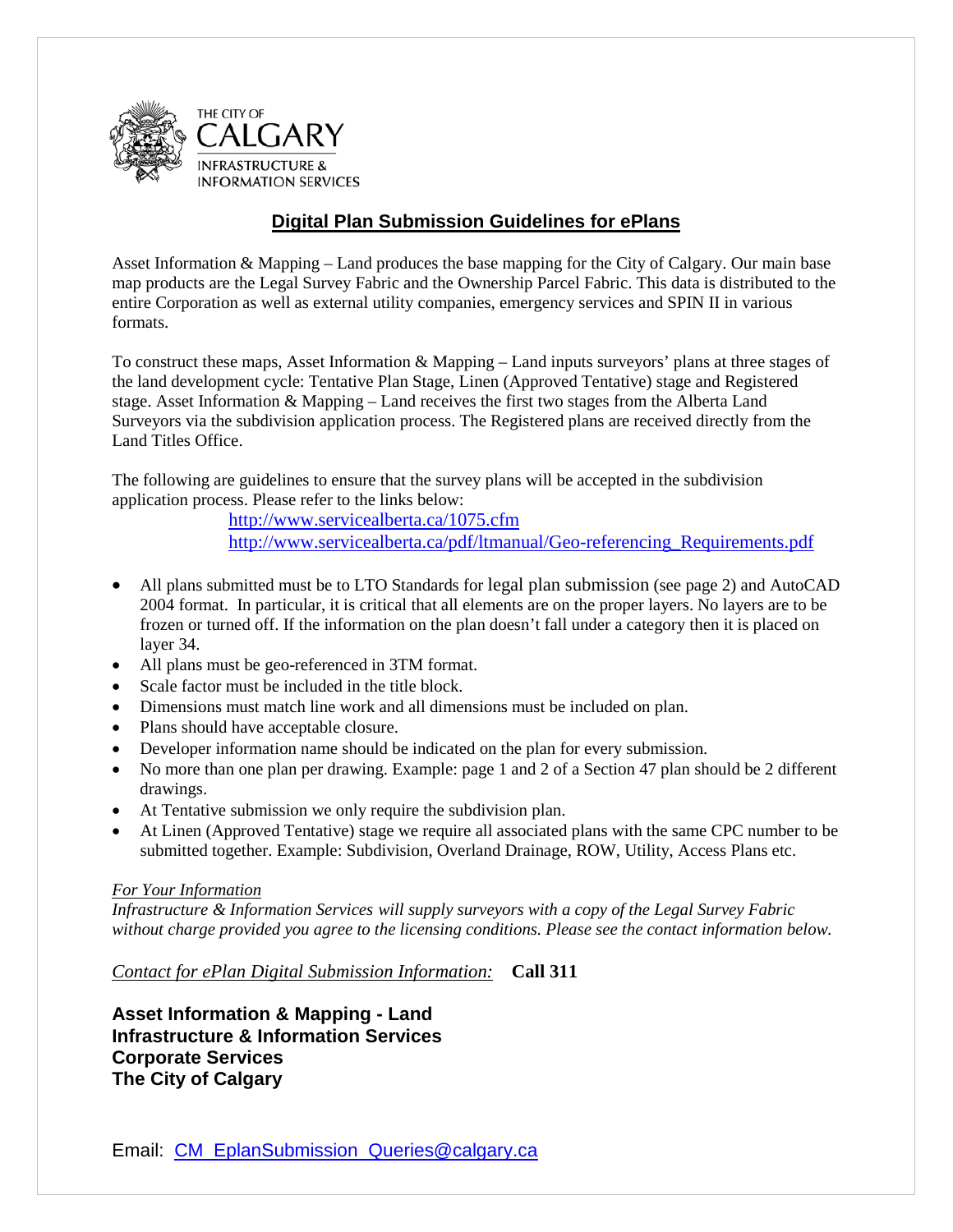## **GEO-REFERENCING REQUIREMENTS FOR PLANS OF SURVEY:**

In addition to current LTO & Public Land requirements for digital CAD file submissions, the practitioner must provide sufficient information such that the CAD file can be referenced into the NAD83 reference frame.

Geo-referencing is accomplished by identifying a reference point on the plan and providing geo-referenced coordinates for that point. The CAD file must contain one point identified and geo-referenced to the NAD83 Original or CSRS datum. The CAD file can be submitted on either a GRID plane or at GROUND.

In addition, the following information must be shown and also recorded in the DIPS and DDIPS applications:

 $\Box$  The prescribed symbol and unique text identifier must be used to show the location of the reference point in the CAD file (see filing specifications). The symbol and text must be shown in the main body of the plan and appear in the image/plot file which becomes the registered plan at LTO.

 $\Box$  3TM or UTM coordinates for the reference point and the appropriate central meridian must be identified.  $\square$  Datum used, either NAD83(Original) or NAD83(CSRS).  $\Box$  The combined scale factor used to scale the shown ground distances

to the mapping plane.

 $\Box$  A statement on the origin of bearings:  $\Box$  Grid, derived from GNSS observations, or  $\Box$  Grid, derived from the line between ASCM  $\Box$  and ASCM

 $\overline{\phantom{a}}$ or

> $\Box$  Assumed from Plan It the bearings are assumed from a plan, then the corresponding grid bearing for the reference line must be shown in the legend or

 $\Box$  Grid derived from published ATS coordinates from  $\Box$  to  $\Box$ State the ATS points used; for example: NE 1-05-13-4 to E 12-05-13-4.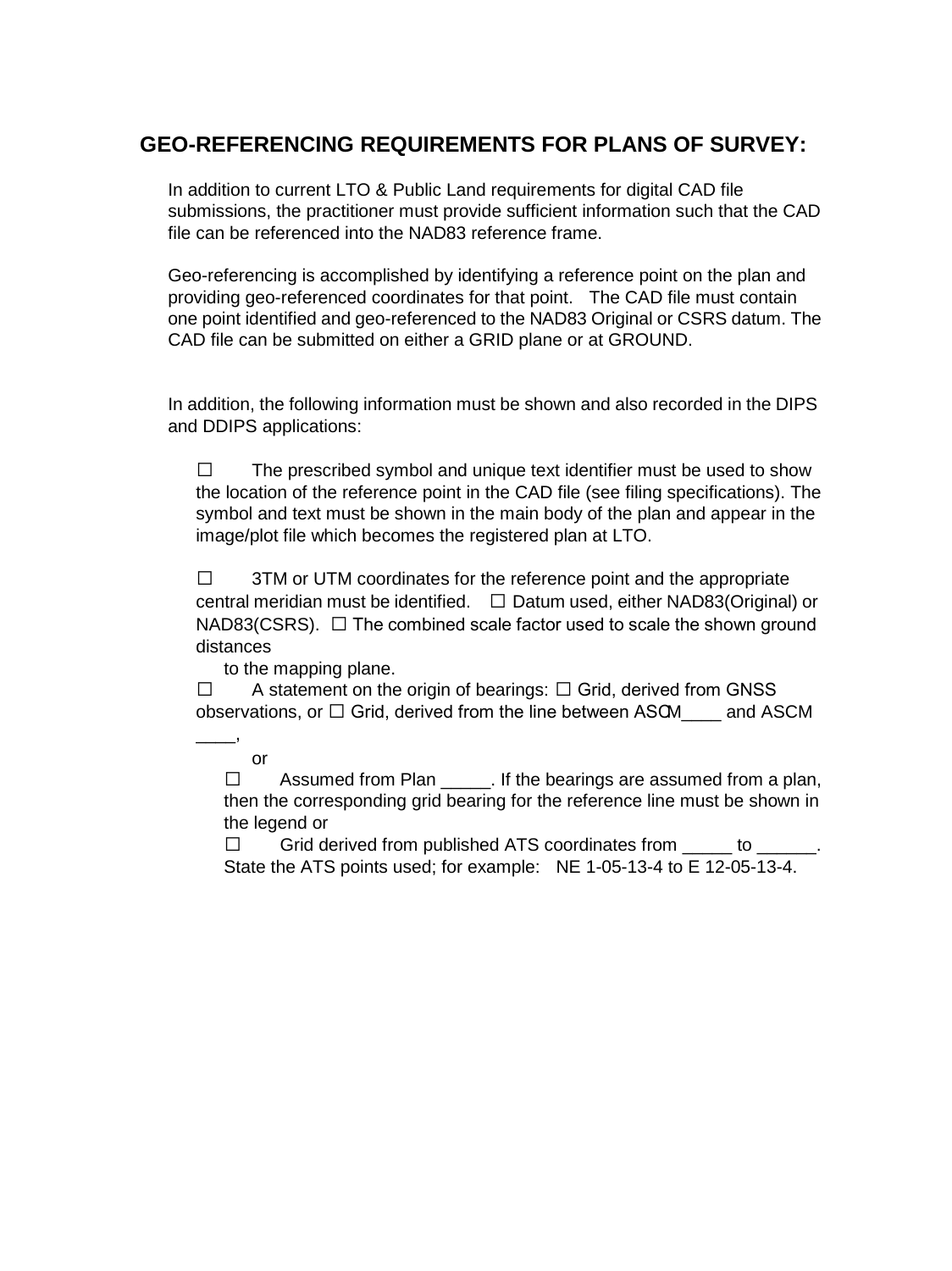#### **FREQUENTLY ASKED QUESTIONS:**

#### 1. *What is the genesis for this requirement?*

It has been a requirement to submit CAD files to LTO for over 10 years and to Public Lands for 4 years. These files have enabled the mapping bases for the Province to be maintained in a timely and cost-effective manner.

However, most CAD files are not "spatial". Most often they are based on local or assumed coordinates (for example: [0.0, 0.0] or [10,000.0, 10,000.0]). If correct / absolute or real-world coordinates are not used, the CAD file cannot be viewed in its correct geographic location and requires manual adjustments to translate it to its correct spatial location. This extra processing reduces or diminishes the value of the CAD file. If the CAD file is submitted with at least one point in the file at the correct spatial location, the various approving authorities can view the contents relative to the provincial mapping base in a more timely fashion.

*2. At what date will LTO and Public Lands refuse to register plans where the CAD file is not geo-referenced in accordance with the new standard?* 

As of **January 1, 2010**, plans submitted for registration at LTO or for approval at Public Lands that are not geo-referenced in accordance with the new standard will not be accepted for registration.

*3. How will the geo-referencing requirement change the way I draft survey plans for filing at Public Lands and for registration at the Land Titles Office?* 

Those plans with the CAD file prepared on a GRID plane will need to comply with the Geo-Referencing requirements:  $\Box$  one georeferenced point identified on the plan with symbol and

text,  $\Box$  3TM or UTM coordinates for the reference point,  $\Box$ Datum used, either NAD83(Original) or NAD83(CSRS) □ The combined factor used to scale ground distances to the

mapping plane.  $\Box A$  statement on the origin of the bearings.

For those plans prepared with the CAD file on the GROUND plane:  $\Box$  In addition to the requirements noted above for CAD files prepared on a GRID plane, the CAD file can be drafted or prepared exactly the way it has been to date. When it is finished, the CAD file should be translated to the geo-referenced point (coordinates) and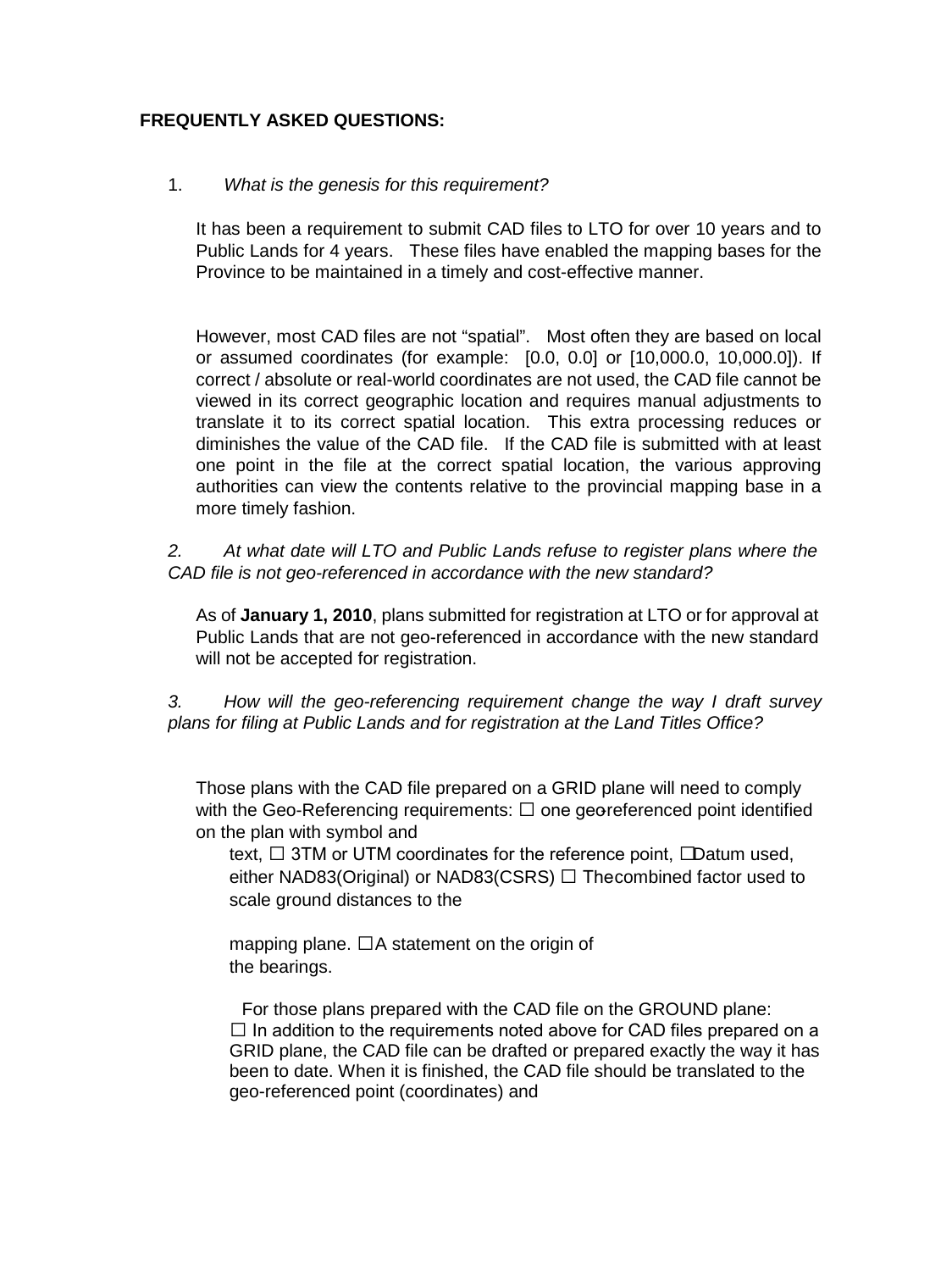then rotated to the appropriate GRID bearing derived from an ASCM or ATS point or according to the bearings derived from GNSS observations.

#### *4. Can I use GROUND distances to prepare my CAD file?*

GROUND distances are the governing values pertaining to that survey; these are the annotated values that are shown (and registered) on the plan. This, of course, will not change.

Many surveyors currently prepare their CAD drawings using GROUND distances; less effort will be required by Surveyors if they choose to continue this practice. This new requirement will give surveyors a choice in preparing and submitting their CAD file: GROUND or GRID distances can be used; as long as it is noted in the DIPS metadata file.

#### *5. How do I orientate the CAD file and what bearings do I show on the face of the survey plan?*

The CAD file must be orientated (rotated) to match the grid bearings derived from either:  $\Box$  Ties to survey control or  $\Box$  GNSS observations or  $\Box$  ATS V4.1 coordinates.

The bearings shown on the face of the survey plan and the tif image will still be the same bearings that would have been used previously; i.e. oriented using an assumed bearing from another plan or from ties to survey control or from the Alberta Township System.

#### *6. How do I show or indicate the bearings and orientation that I am using?*

There must be a statement in the Legend indicating the origin of bearings as:  $\Box$  Grid, derived from GNSS observations, or  $\Box$  Grid, derived from the line between ASCM\_\_\_\_ and ASCM \_\_\_\_,

or

 $\Box$  Assumed from Plan \_\_\_\_\_. If the bearings are assumed from a plan, the corresponding grid bearing must be shown in the legend, or

 $\Box$  Grid derived from published ATS coordinates from to . State the ATS points used; for example: NE 1-05-13-4 to E 12-0513-4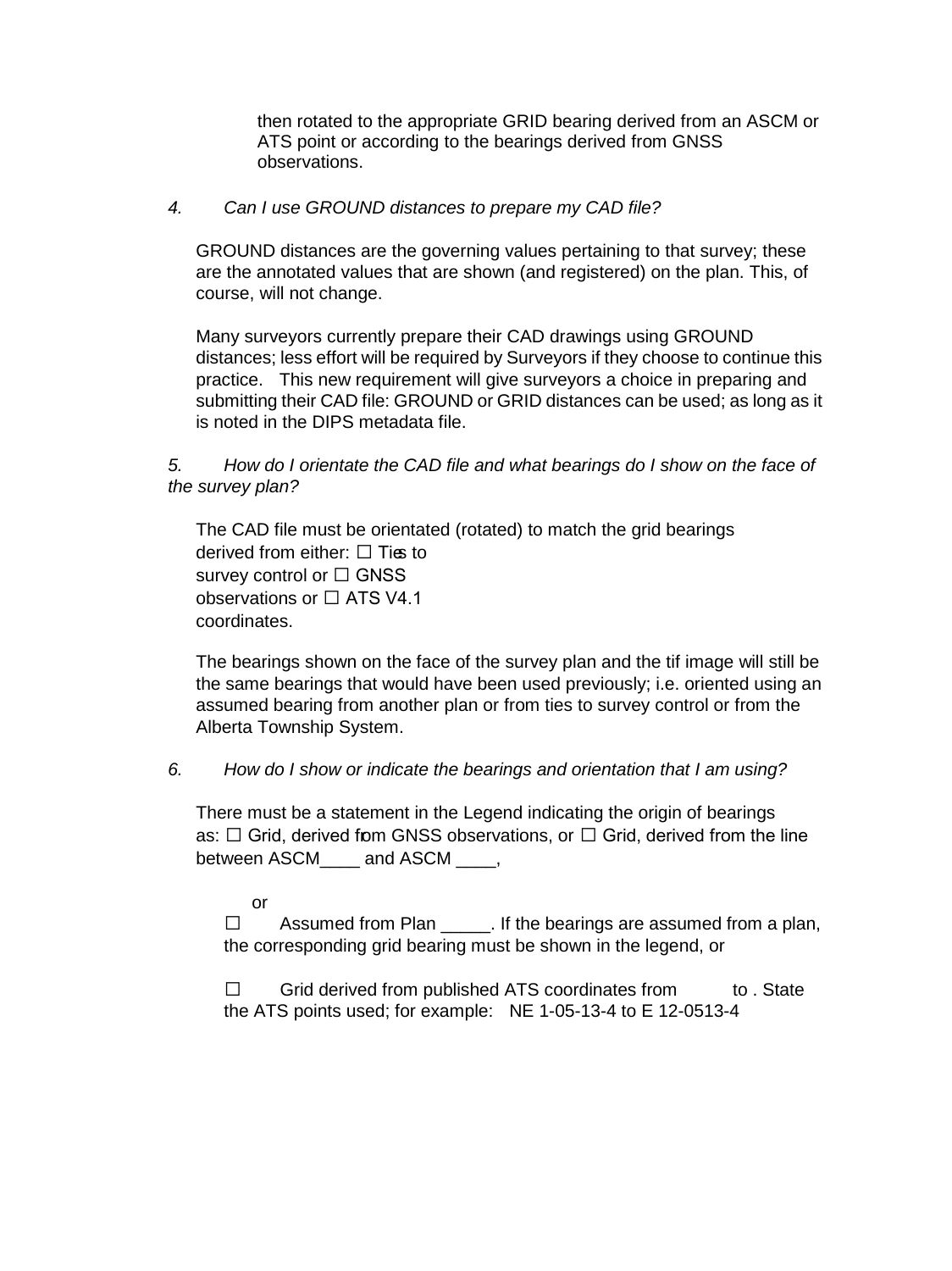Examples: "Bearings are 3TM NAD83; derived from line between ASCM 1234 and ASCM 3865 and are referred to 114 degree West Longitude."

or

"Bearings are UTM NAD83; derived from GNS S observations at ASCM 3865 and are referred to 117 degree West Longitude."

or

"Bearings <sub>are</sub> UTM NAD83; derived from ATS  $\frac{V4}{4}$ 1 coordinates from NE 1-05-13-W4 to E 12-05-13-W4."

#### *7. Is there a preference between 3TM or UTM projection for the CAD file?*

Use of the 3TM or UTM projection for the CAD file is dependent on whether the survey falls within an Urban Cadastral Map Area or a Rural Cadastral Map Area. Presently LTO plan bearings are referred to 3TM in the case of an Urban Mapping Area, and UTM in the case of a Rural Mapping Area. To assist in determining which area your survey falls in, please see

[http://www.srd.gov.ab.ca/lands/directorsurveys/pubforms/fact\\_Sheet\\_10.p df](http://www.srd.gov.ab.ca/lands/directorsurveys/pubforms/fact_Sheet_10.pdf).

#### *8. Which Combined Scale Factor (CSF) should we indicate in the CAD file?*

The CSF should be derived from one of the following:

- i.) The preference is to use a CSF for a point in the middle of the survey
- or ii.) For the geo-referenced point indicated in the legend or
- iii.) Other manner prescribed by the Alberta Land Surveyor.

#### *9. What is the difference between NAD83 (Original) and NAD83(CSRS)?*

With satellite positioning, the NAD83 datum has been adjusted to be more accurate. NAD83(Original) and NAD83(CSRS) are based on the same reference ellipsoid; however, NAD83(Original) is offset approximately 2m from the geo-center. NAD83 (CSRS) is an updated, more accurate, threedimensional realization of the NAD83 reference system taking advantaged of improved GNSS positioning.

#### *10.Can I use NAD83 (CSRS) coordinates?*

Yes, CSRS is a more accurate determination of the NAD83 datum (see question above).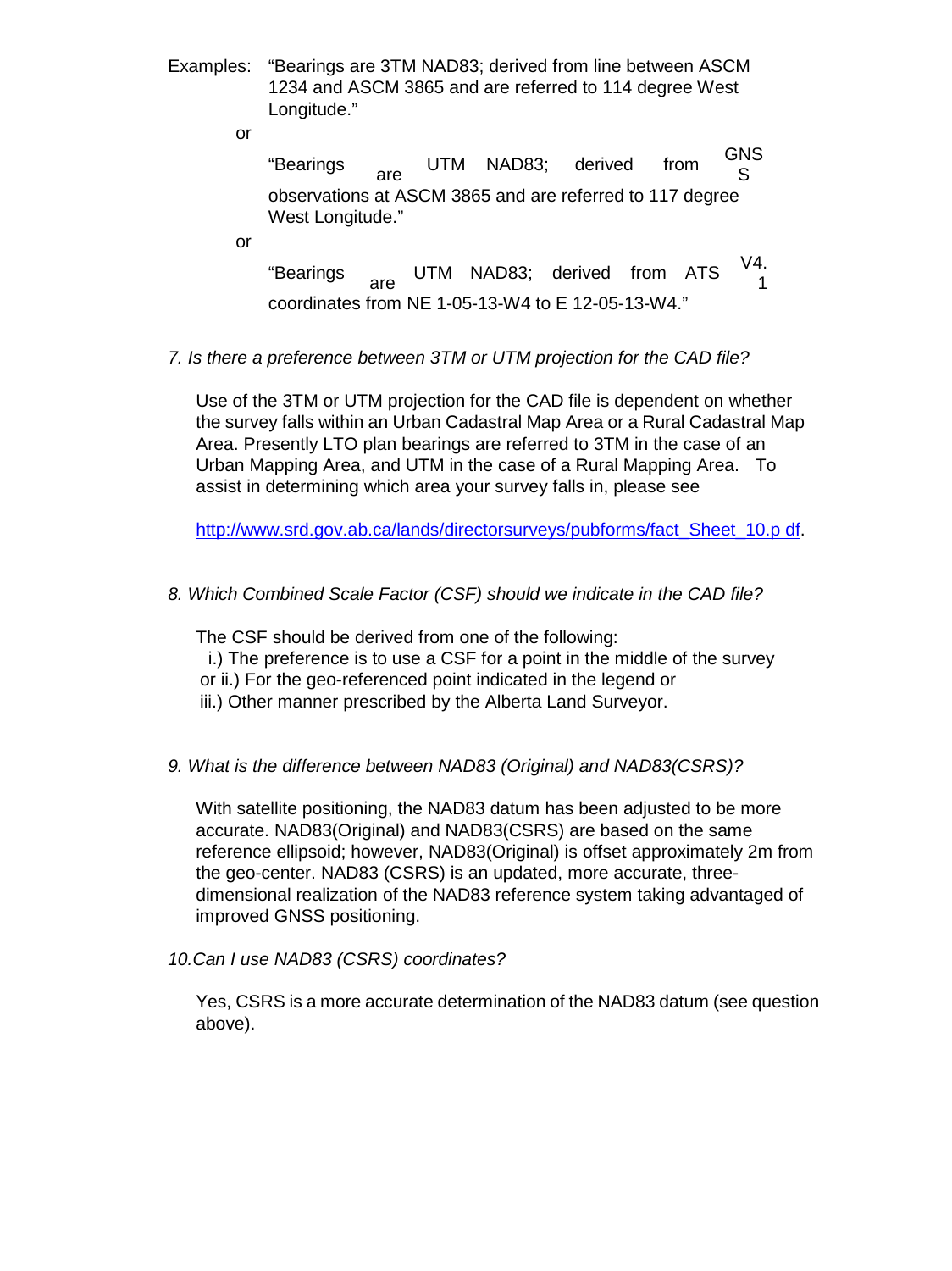*11.Are all the ASCMs available in either the NAD83 (original) or NAD83 (CSRS) datum?* 

NAD83 (Original) coordinates are available for all ASCMs with published coordinates. Coordinates referenced to the NAD83 (CSRS) datum are only published for those ASCMs that make up the NAD83 (CSRS) subset. For more information on the CSRS subset go to:

<http://www.srd.gov.ab.ca/lands/directorsurveys/ascmsubsetdata.aspx>

#### *12.Why should we use "observed" rather than "published" coordinates?*

Published coordinates for survey control markers reflect adjustments (and distortions) that have been applied to the network. Especially through the use of GNSS, modern surveys may be more accurate than the local control network. By using observed coordinates, the true location of the survey is used and any discrepancy with the published coordinates can be investigated and fixed. If you must use published coordinates for the location of the reference point, NAD83 (CSRS) coordinates are more accurate, and thus preferable.

#### *13.Will there be changes in the information required for the DIPS or DDIPS files submitted with a LTO plan or a Public Lands Plan?*

Yes, minor changes will be made to both the DIPS and DDIPS web application to reflect the geo-referencing requirements. If the appropriate web-based DIPS or DDIPS is not used, the plan will be rejected.

*14.Can other practitioners acquire the CAD files submitted to LTO or Public Lands?* 

No, the CAD files are used only by LTO, Public Lands and SDW/AltaLIS and only for the purpose for which they were submitted, i.e. the approval and registration process and for mapping the new survey. They are not released or available to any other party.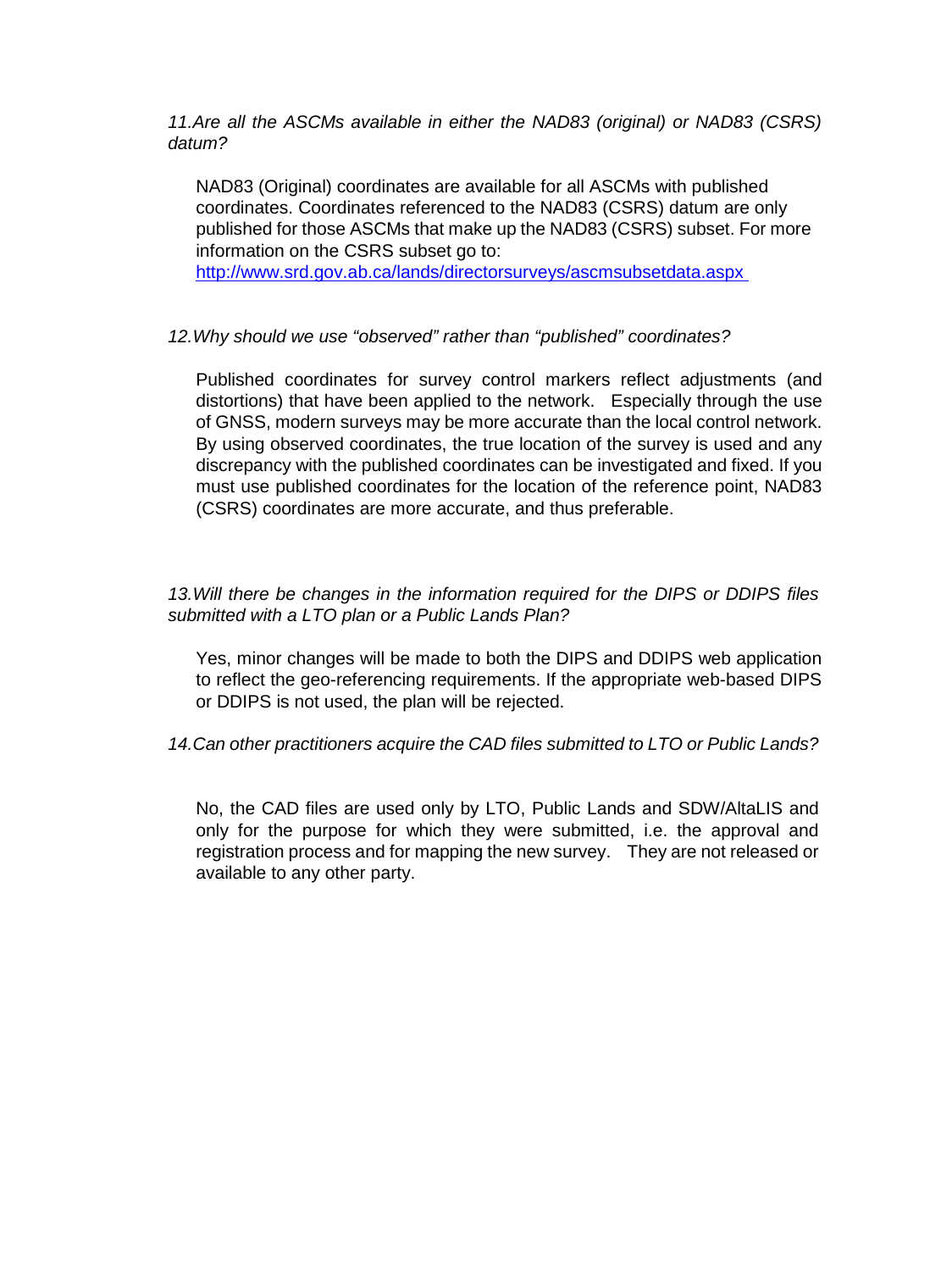## **LAND TITLES SUBMISSIONS:**

| LTO LAYER/LEVEL SPECIFICATION DESCRIPTION                                                                                                                                                                                                                                                                                                                                                                             | <b>LAYER</b>   |
|-----------------------------------------------------------------------------------------------------------------------------------------------------------------------------------------------------------------------------------------------------------------------------------------------------------------------------------------------------------------------------------------------------------------------|----------------|
| Type Of Survey, Condominium Drawing Title(Floor Plan or Cross Section) and Location (Section, Township, Range, Meridian)                                                                                                                                                                                                                                                                                              | $\mathbf{1}$   |
| Scale Bar And Scale Text                                                                                                                                                                                                                                                                                                                                                                                              | $\overline{2}$ |
| Legend and North Arrow                                                                                                                                                                                                                                                                                                                                                                                                | 3              |
| ALS Affidavit, Surveyors name and Registration Number, (John Smith A.L.S. Registration Number 1234) and Owners Name                                                                                                                                                                                                                                                                                                   | 4              |
| Map Sheet Border, Company Name And File Number                                                                                                                                                                                                                                                                                                                                                                        | 5              |
| Linework and Text for Local Authority Approvals, LTO Approvals and Condominium Corporation Address                                                                                                                                                                                                                                                                                                                    | 6              |
| Subdivision/RW Plan Area (Area To be Registered)                                                                                                                                                                                                                                                                                                                                                                      | $\overline{1}$ |
| Outline / Inline Area To Be Registered                                                                                                                                                                                                                                                                                                                                                                                | 8              |
| Property And RW Linework Outside Area To Be Registered                                                                                                                                                                                                                                                                                                                                                                |                |
| Text For Linework Outside Area To Be Registered (bearings, distances, lot and block numbers, etc.)                                                                                                                                                                                                                                                                                                                    | 10             |
| Phantomized Linework For Superceded Plans and Phantomized Lot, Block and Plan Numbers                                                                                                                                                                                                                                                                                                                                 |                |
| MASCOT Number and Symbol and ASCM tie linework and text; lines may be broken for plot purpose, not to scale                                                                                                                                                                                                                                                                                                           |                |
| Symbols (IP Planted, IP Fd., Drill Holes, Etc.) and associated text                                                                                                                                                                                                                                                                                                                                                   | 13             |
| Dimension Arrows and Lines                                                                                                                                                                                                                                                                                                                                                                                            | 14             |
| Street Name, Lane, Road Allowance and WalkWay Text                                                                                                                                                                                                                                                                                                                                                                    | 15             |
| Condominium Unit Factors Table, Individual Lot and Parcel Areas, Certificate of Title Number in Lot/Parcel                                                                                                                                                                                                                                                                                                            | 16             |
| Section, Block Lines, Unbroken Within Area To be Registered                                                                                                                                                                                                                                                                                                                                                           | 17             |
| Section, Lot, Block Lines up to Survey Post Within Area to be registered (trimmed linework)                                                                                                                                                                                                                                                                                                                           | 18             |
| Lot/Condo Unit Numbers Within Area To Be Registered                                                                                                                                                                                                                                                                                                                                                                   | 19             |
| Block Numbers Within Area To Be Registered                                                                                                                                                                                                                                                                                                                                                                            | 20             |
| Registered Plan Number, (generally blank, number added after registration)                                                                                                                                                                                                                                                                                                                                            | 21             |
| Line Bearings, Distances, Lot Dimensions, Arc, Radius, Chord Info B and E of Curve, Delta (Text) within area to be Reg.<br>and associated lead lines, arrowheads and dimension linework                                                                                                                                                                                                                               | 22             |
| Street And Lane Widths Within Area To Be Registered                                                                                                                                                                                                                                                                                                                                                                   | 23             |
| Lot Lines Unbroken Within Area To Be Registered; including Bareland Condominium Unit Boundary                                                                                                                                                                                                                                                                                                                         | 24             |
| ASCM Symbols and text identifier at true coordinates or to scale                                                                                                                                                                                                                                                                                                                                                      |                |
| Right-Of-Way Plan - Dimensions And Distances include assoc. lead lines, arrowheads and dimension linework within area to be Reg.                                                                                                                                                                                                                                                                                      |                |
| Right-Of-Way Dashed Line, (generally used on Subdivision plans) for new R/W plans                                                                                                                                                                                                                                                                                                                                     |                |
| 28<br>Right Of Way Linework, intersecting/unbroken At IP Symbols for new R/W plans                                                                                                                                                                                                                                                                                                                                    |                |
| Right Of Way Descriptor (e.g. Utility R/W)                                                                                                                                                                                                                                                                                                                                                                            | 29             |
| Lot Line And Text In Hydrology - Within Hydrology                                                                                                                                                                                                                                                                                                                                                                     | 30             |
| Section, Block Line In Hydrology, Block Nos., Dimension Within Hydrology                                                                                                                                                                                                                                                                                                                                              | 31             |
| Hydrographic Features Linework and Feature Names                                                                                                                                                                                                                                                                                                                                                                      | 32             |
| Location/Place Name (City, Town, County, Municipal District)                                                                                                                                                                                                                                                                                                                                                          | 33             |
| Misc. Information                                                                                                                                                                                                                                                                                                                                                                                                     | 34             |
| Geo-Reference Point (RP) Symbol and Text. The entire drawing should be moved to the georeferenced point. The point is to be<br>identified by a symbol. The centre of the symbol must have the correct absolute coordinates. The symbol consists of a concentric circle<br>around the appropriate (planted or found) IP symbol. Place the "RP" text next to RP symbol. See examples below:<br>Found IP:<br>Planted IP: |                |
| RP<br>RP<br>E1/4 of<br>Lot 1<br><b>Section</b>                                                                                                                                                                                                                                                                                                                                                                        | $35*$          |

\*Updated June 2, 2009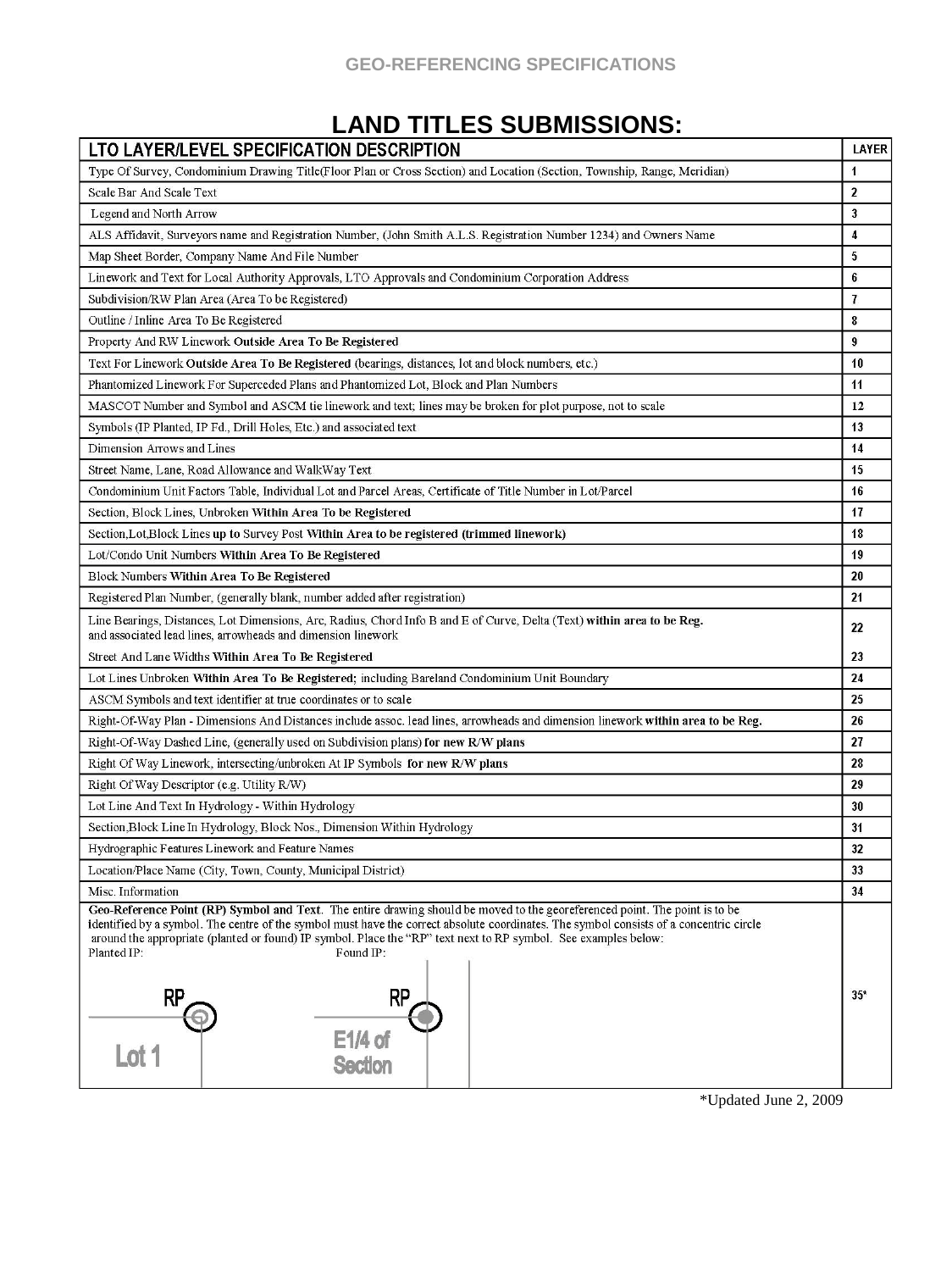# **Layer Specification for Digital Disposition Submissions**

| Layer /<br><b>Level</b> | <b>Feature</b>                                                                                                                                                                                                                                                                                                                                 |
|-------------------------|------------------------------------------------------------------------------------------------------------------------------------------------------------------------------------------------------------------------------------------------------------------------------------------------------------------------------------------------|
| 9                       | Property, R/W and Adjacent Dispositions Contains the linework of<br>adjacent existing property, r/w and surface activities/dispositions as<br>indicated per content requirements for that disposition. Typically<br>outside area of interest. ATS (section) linework broken for plot purposes.                                                 |
| 10                      | Text Contains the text for adjacent surface activities / dispositions,<br>property and r/w. Leaders and arrows are acceptable.                                                                                                                                                                                                                 |
| 17                      | ATS (Section) Linework not to be broken and must be topologically<br>clean. ATS linework must be completed for the entirety of all 1/4 sections<br>affected by the surface activity. There must not be any text element on<br>this layer/level.                                                                                                |
| 28                      | Disposition boundary This linework shows the limits/boundaries of the<br>disposition. In the case of an MSL and LOC on the same plan, the<br>linework is not to be duplicated. This linework must be topologically<br>clean, no duplicated linework and no dangles or undershoots. There<br>must not be any text element on this layer/level.  |
| $35*$                   | Geo-Reference Point (RP) Symbol and Text. The point must be<br>identified by a symbol. The centre of the symbol must have the correct<br>absolute coordinates. The symbol consists of a concentric circle around<br>the appropriate (planted or found) IP symbol. Place the "RP" text next to<br>RP symbol. Examples: Planted IP:<br>Found IP: |
| 40                      | Surface Activity Code Text ie: MSL, PLA (not required to display on<br>plot or image file). Insertion point must fall within the limits of the<br>disposition in each Crown parcel or ATS land. There must be text<br>elements on this layer/level.<br><del>Updated June ź</del>                                                               |